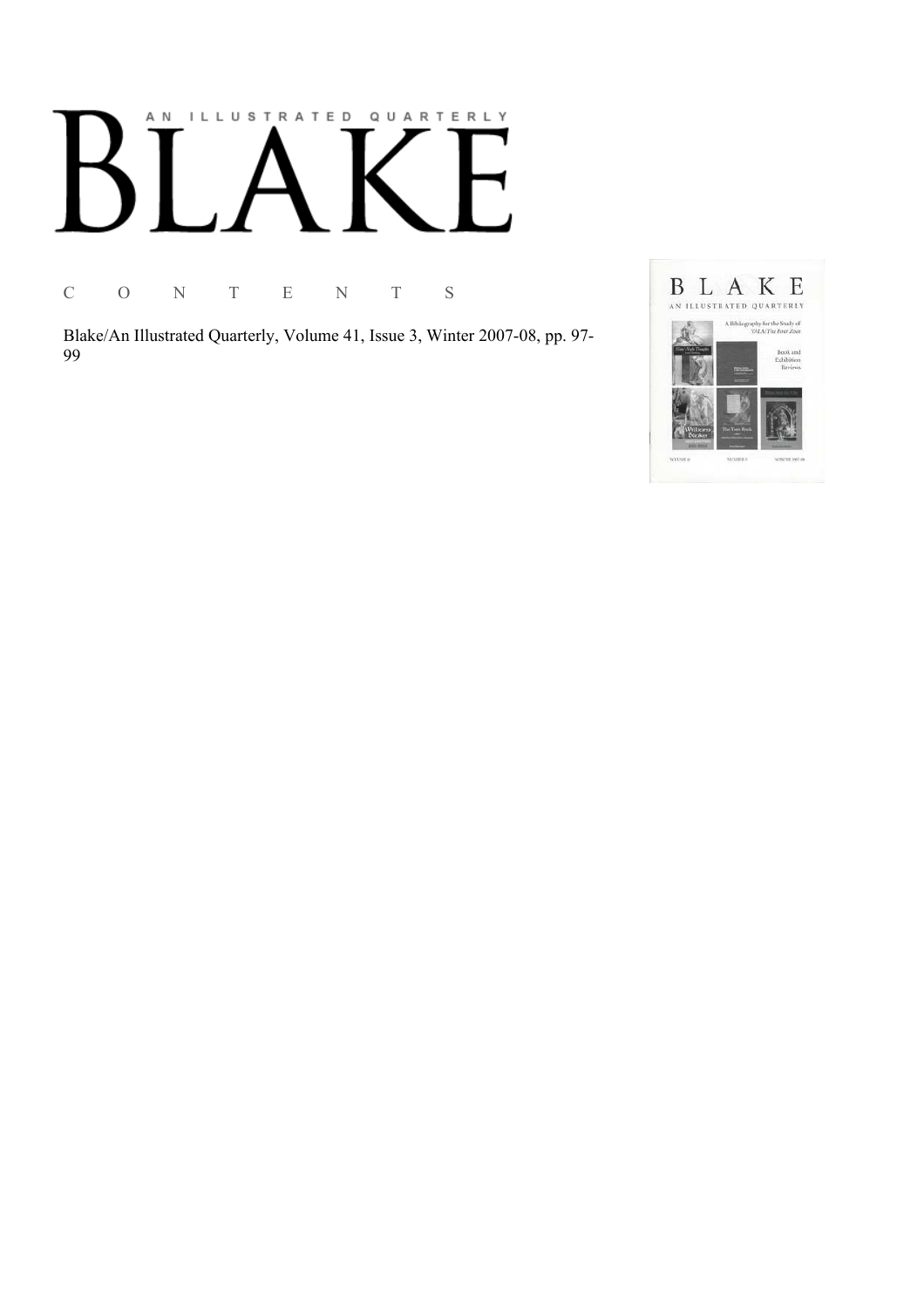## K  $\mathbf{E}$ I.

AN ILLUSTRATED QUARTERLY



VOLUME 41 NUMBER 3 WINTER 2007-08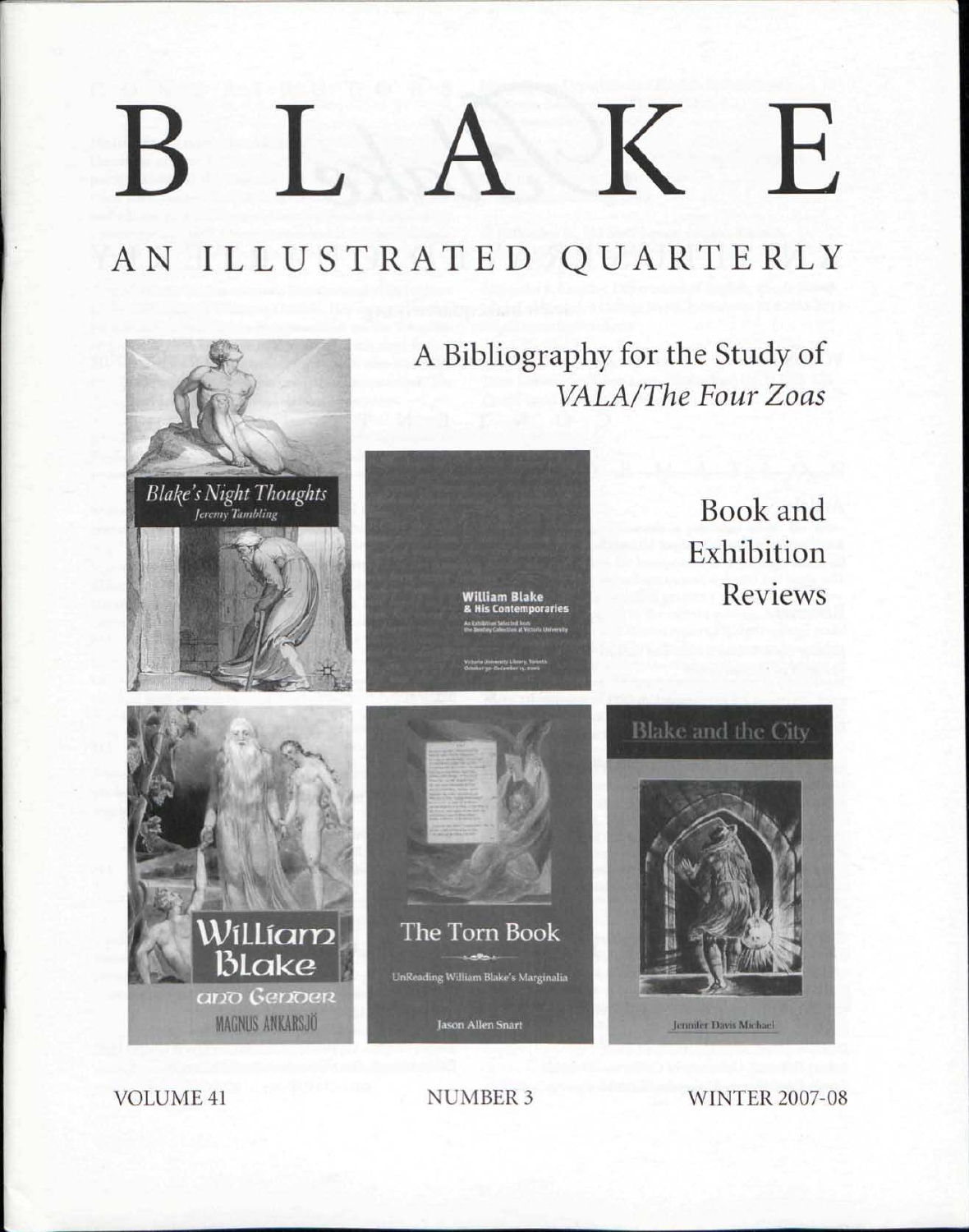

### AN ILLUSTRATED QUARTERLY

vwvw.blakequarterly.org

VOLUME 41 NUMBER 3 WINTER 2007-08

#### CONTENT S

| 100                                                         | [Robert C. Brandeis,] William Blake and His Contemporaries:<br>An Exhibition Selected from the Bentley Collection at<br>Victoria University, Victoria University Library, Toronto<br>Reviewed by C. S. Matheson | 131 |
|-------------------------------------------------------------|-----------------------------------------------------------------------------------------------------------------------------------------------------------------------------------------------------------------|-----|
|                                                             | Magnus Ankarsjö, William Blake and Gender<br>Reviewed by G. A. Rosso                                                                                                                                            | 133 |
| 125                                                         | Minute Particular                                                                                                                                                                                               |     |
|                                                             |                                                                                                                                                                                                                 |     |
| 127                                                         | The Last Judgment by "B. Blake"<br>By Morton D. Paley                                                                                                                                                           | 135 |
| Jason Allen Snart, The Torn Book: UnReading William Blake's |                                                                                                                                                                                                                 |     |
| 129                                                         | Corrigendum                                                                                                                                                                                                     |     |
|                                                             | To "Blake's 'Annus Mirabilis': The Productions of 1795,"<br>Blake 41.2 (fall 2007)                                                                                                                              |     |
|                                                             | By Joseph Viscomi                                                                                                                                                                                               | 135 |
|                                                             |                                                                                                                                                                                                                 |     |

#### ADVISOR Y BOAR D

G. E. Bentley, Jr., University of Toronto, retired Martin Butlin, London Detlef W. Dörrbecker, University of Trier Robert N. Essick, University of California, Riverside Angela Esterhammer, University of Zurich

Nelson Hilton, University of Georgia Anne K. Mellor, University of California, Los Angeles Joseph Viscomi, University of North Carolina at Chapel Hill David Worrall, The Nottingham Trent Universitv